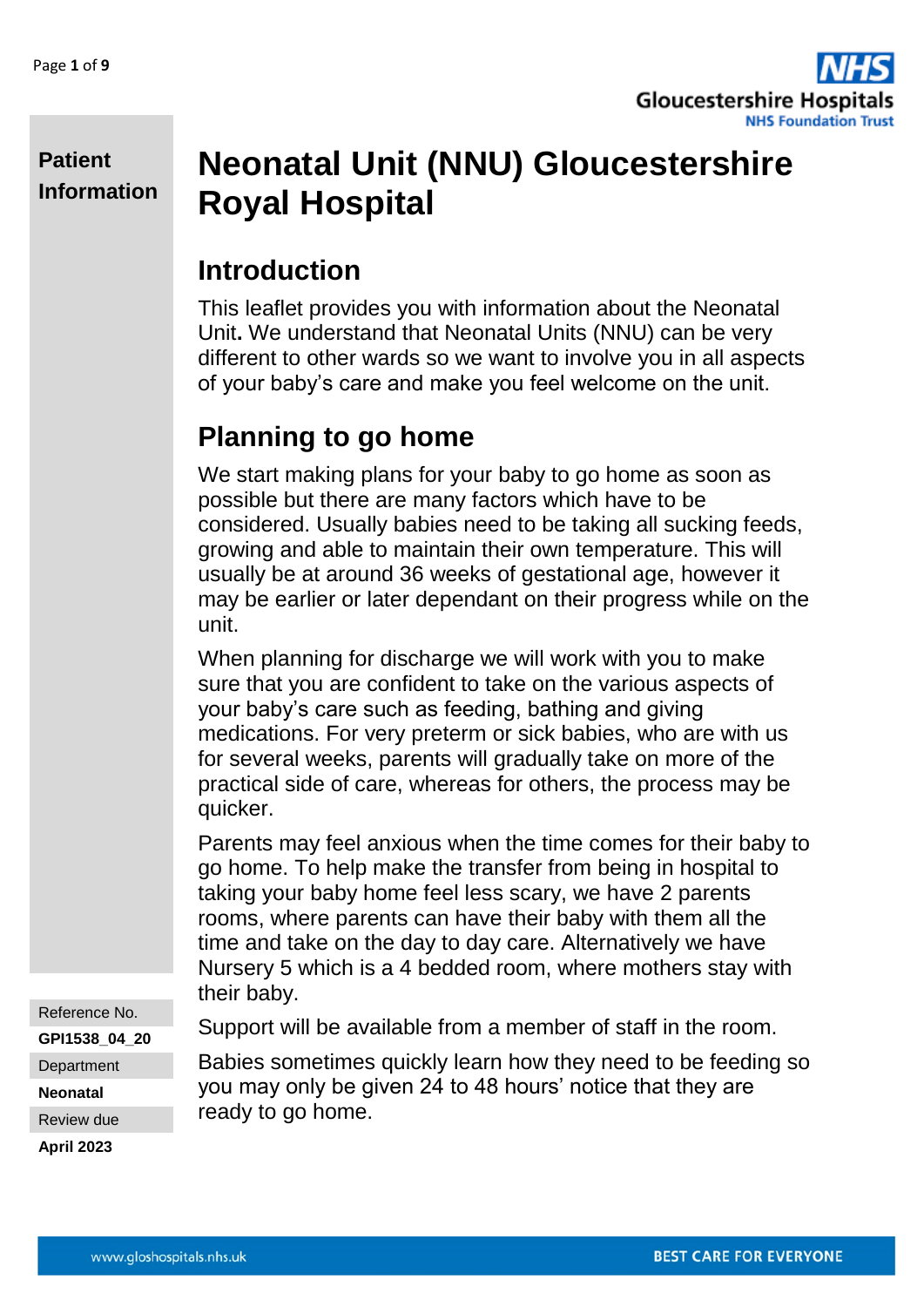

### **Staff**

We will always try to keep you informed about how your baby is doing but please feel free to ask a member of staff if you are not sure about something.

Your baby will be under the care of one of the 6 consultants on the unit. The consultant will answer any questions you may have. The consultant may also see your baby at a follow-up clinic appointment after discharge.

The unit is staffed by senior sisters, junior sisters, staff nurses and nursery nurses, ward clerks and dedicated housekeepers and cleaners. We also have Advanced Neonatal Nurse Practitioners (ANNPs) who have had further training and have a doctor-like role.

## **Daily routine**

The nursing staff have a changeover of shift at 7:00 am, with a handover before the new team continue looking after the babies.

At 9:00 am each day, the medical team who have been on duty overnight hand over to the day-time team. The ward round starts at about 9:30 am.

Please join us on the ward round so that you are involved in the planning of your baby's care. On Fridays the medical round starts at about 10:00 am and may involve other health professionals.

Quiet time on the unit is between 1:00 pm and 2:00 pm when we try to give the babies a period of reduced lighting and no procedures. This time allows the babies to rest and grow.

There is a changeover of some of the nursing staff at lunchtime and another change at 8:00 pm. The medical team may handover at 5:00 pm and again at 9:00 pm.

The care of your baby will continue seamlessly. Where possible, most procedures are carried out during the day.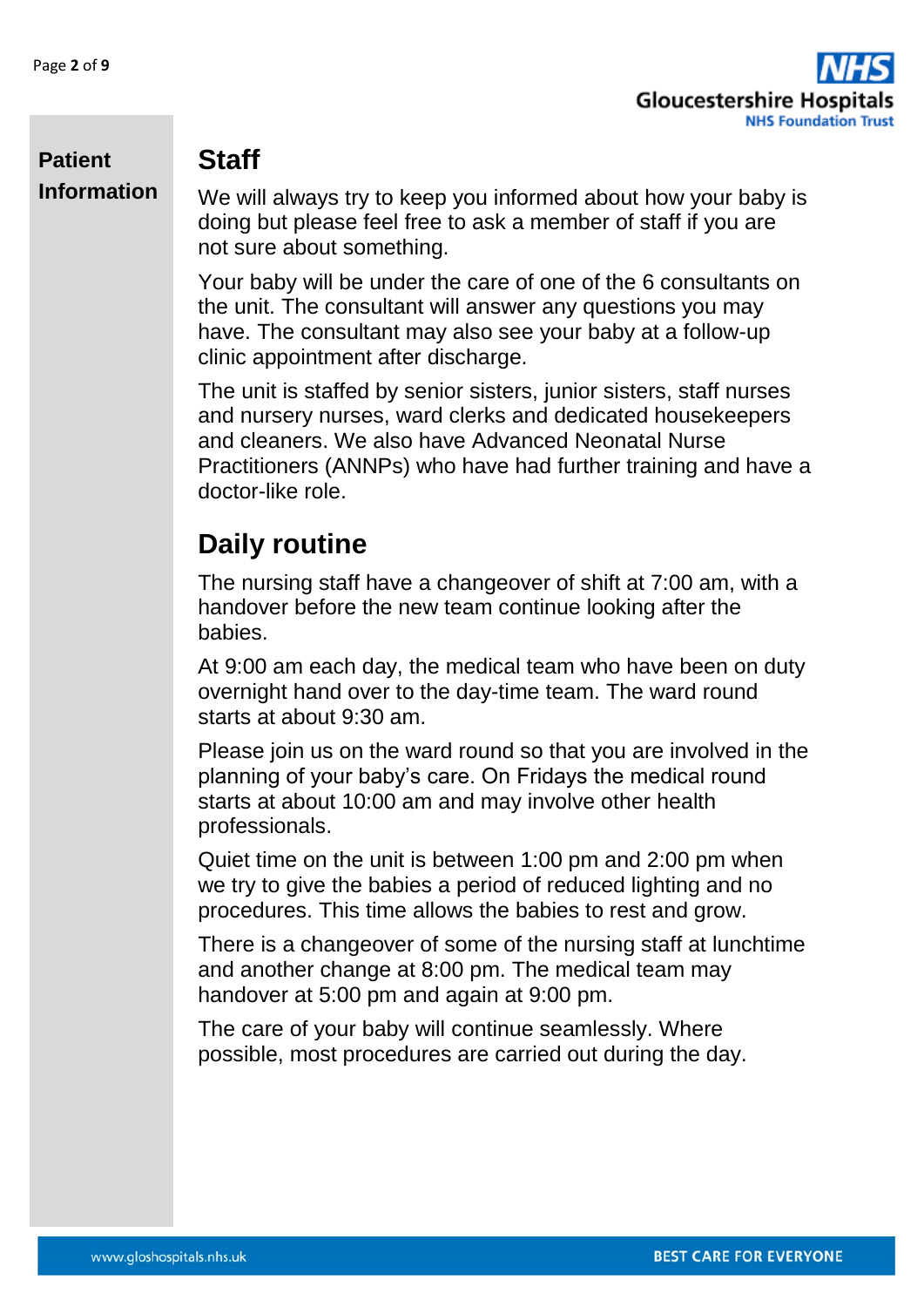

### **Spending time with your baby**

Parents, named carers and your baby's brothers and/or sisters (siblings) can visit at any time.

Access to The Women's Centre and NNU is via the Tower Block between 7:00 am and 10:00 pm. Outside of these hours, you will need to press the buzzer at the back door on the service road, Mayhill Way, to be let in.

For other family and friends, visiting time is between 1100 am and 9:00 pm each day. We are sorry but children under 16, who are not siblings, are not allowed to visit; this is to reduce the risk of infection. Occasionally visiting hours may be reduced but you will be notified of these changes at the time.

No more than 4 visitors at any one time are allowed on the unit.

One of these people must be the parent/named carer. Any other visitors must wait outside the unit until one of the other 3 visitors has left.

The family room at the end of the corridor is not a waiting room for visitors and we respectfully ask that visitors wait outside the unit.

We ask that all visitors respect the privacy and needs of other families and staff if they are busy. If a member of staff is wearing a red apron please do not disturb them as they are often checking complicated medication regimes.

If any potential visitor feels unwell, we kindly ask that they do not visit the unit until they are well, this includes parents/nominated carers.

Photographing your own baby is allowed, but we ask that you do not film or take photographs of other babies or staff. We offer secure video messaging which requires an email address and your written consent. These videos can be sent to you if you had difficulty visiting at any stage.

Please leave your coats on the rail in the family room. Lockers are available for valuables and require a £1 returnable deposit. The Trust and NNU cannot be held responsible for the loss of any personal items on the unit.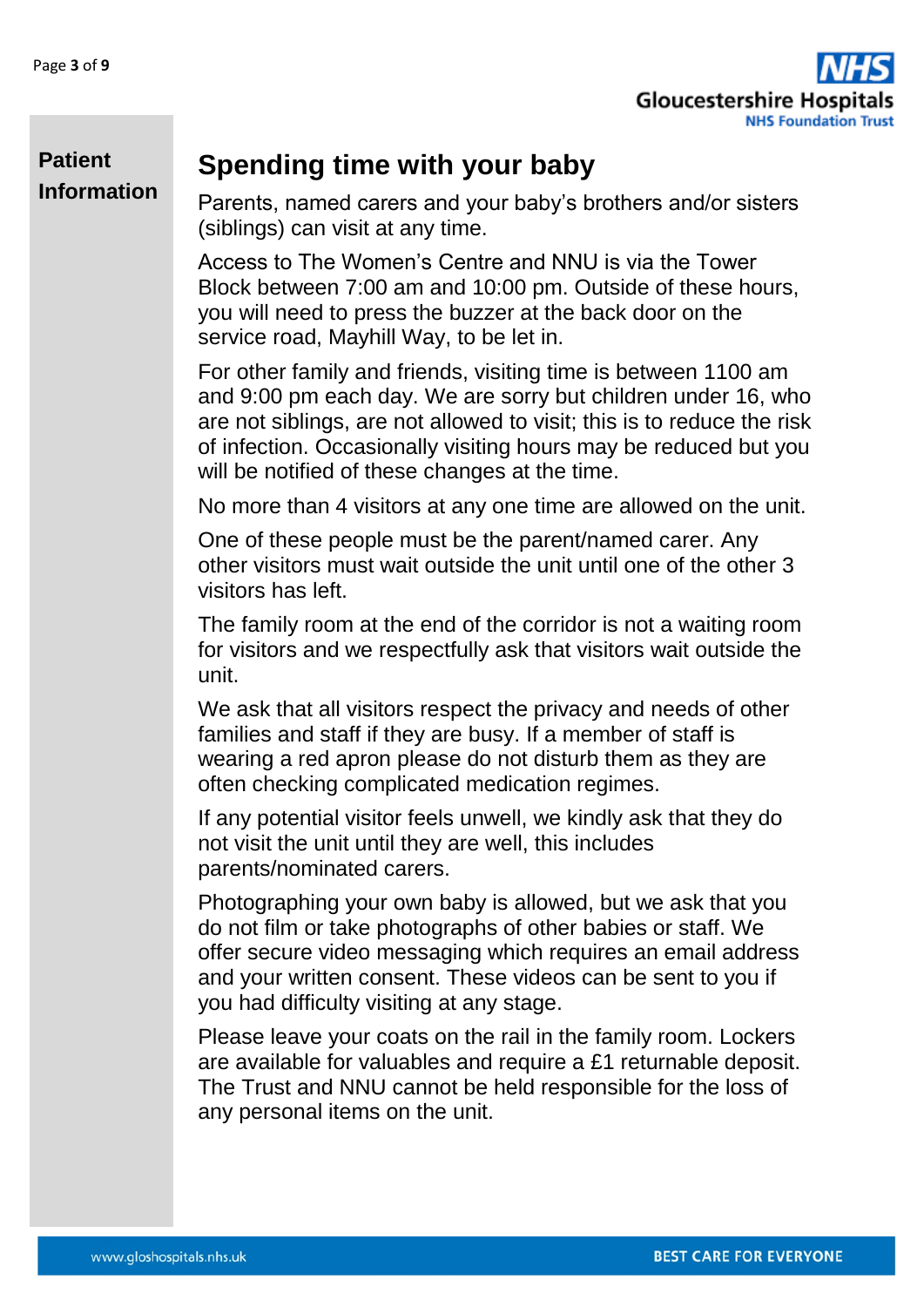

Do remember to use the alcohol gel on entering and leaving the NNU and to wash your hands before and after handling your baby. You must also use the alcohol gel on entering and leaving the nursery.

## **Feeding**

#### **Breast feeding**

We encourage all mothers to breast-feed their babies where possible. There are many health benefits as well as financial benefits in doing so. If your baby is not well or old enough to feed from the breast, you can express your milk, firstly by hand and then using a pump. We have an expressing room on the NNU with hospital grade electric pumps and a special fridge and freezer for breast milk storage. You will be advised how to label your milk for your baby. Labels can be found in the expressing room; please feel free to take some home with you to label any milk you express while at home.

We are only able to store a certain amount of your milk but you can store some in your freezer at home. We will give your breast milk to your baby using a tube or cup, until you can breast feed.

You can hire a pump from us free of charge; we ask that you return it when your baby is discharged from the unit. If you would like a pump for home use please ask a member of staff. There are Infant Feeding Specialists as well as our midwives who can help with all types of feeding options.

#### **Bottle-feeding**

If your baby is bottle-feeding on discharge, we will ask that you to bring in your own bottles, cleaning brushes and teats so that your baby can get used to them before going home.

Please can you also provide your own bottle brush to wash all your expressing kit or bottles if needed?

## **Pain relief**

There are a number of ways in which together, we can reduce your baby's possible distress during any procedure by:

• Swaddling or gently holding them and speaking soothingly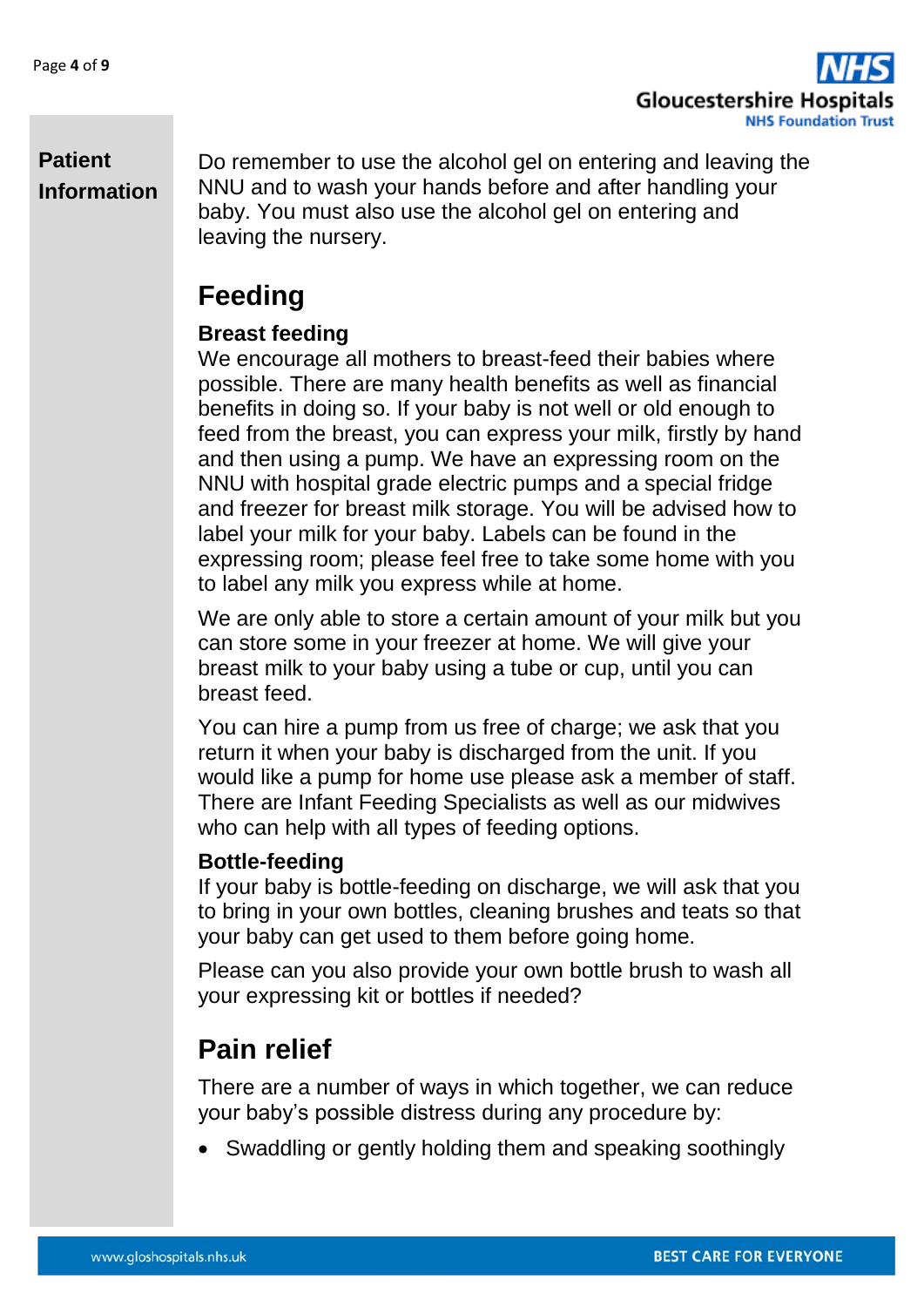

- Allowing your baby to suck on a soother, clean finger or at the breast
- Give a sugar solution to your baby by sterile syringe onto their tongue. This has been shown to increase a baby's natural pain relieving endorphins

Some babies who require ventilation or complex procedures may be given morphine for pain-relief and sedation.

## **Use of dummies/soothers**

Mothers intending to breast-feed are advised that dummies are not recommended until breast-feeding is well established. For full term babies this is at around 4 to 6 weeks. This is because the way babies suck on dummies is different from how they suck on the breast. However, there are occasions when use of a dummy may be beneficial, but we will always discuss this with you first and ask for your consent. For example, some small babies on CPAP (a form of breathing support given via a mask over the nose), may be more comfortable if their mouths are closed around a dummy.

## **Transfer to other units**

The Neonatal Unit in Gloucester is part of the South West Neonatal Network. This is a group of units, working together to deliver the best in neonatal care.

Babies needing either a procedure or level of care which we don't provide will usually be transferred to one of the other units in the network.

Transport is provided by NEST (Newborn Emergency Stabilisation and Transfer), a specialist transport team.

The network has a website with lots of useful information that you may find helpful.

Website: [www.swneonatalnetwork.co.uk](http://www.swneonatalnetwork.co.uk/)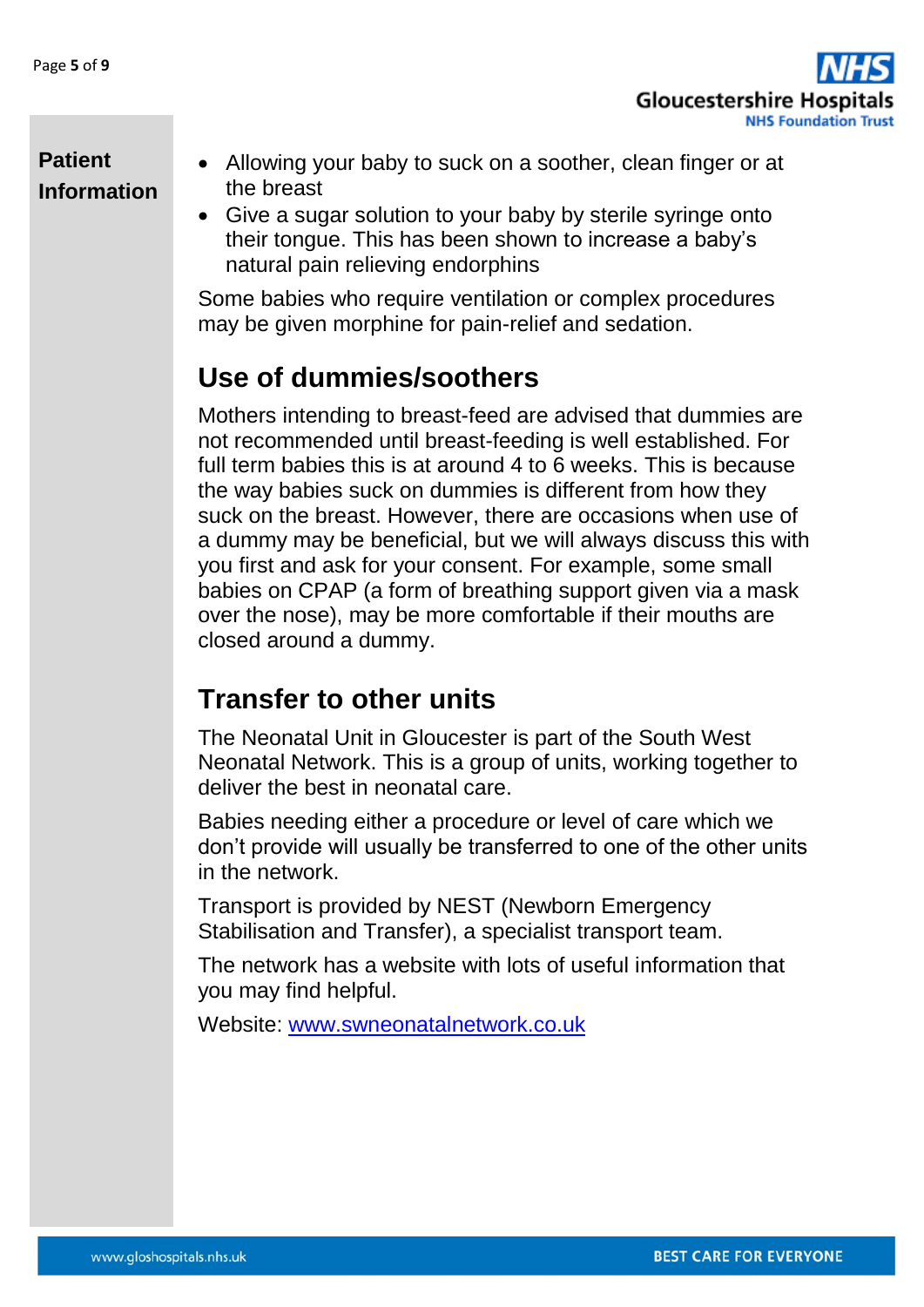

### **Safety advice for after discharge**

We strongly advise parents not to smoke around their children. This is especially important for preterm babies, who may react badly even to the residual smoke on their carers' clothes. We will continue to perform CO monitoring as we did during your pregnancy and we have dedicated staff who will offer support in smoking cessation.

Sleeping in the same bed as your baby puts them at an increased risk of sudden infant death. The current advice is that the safest place for your baby to sleep is in a cot in your room for the first 6 months of their life.

It is strongly advised that you do not fall asleep on a sofa with your baby.

The Foundation for the Study of Infant Deaths (FSID) provides further information and advice on this issue. Please visit the Foundation for the Study of Infant Deaths (FSID):

Website: [www.fsid.org.uk](http://www.fsid.org.uk/)

Remember 'feet-to-foot' and 'back-to-sleep' saves lives. While we hope that you will never be in the position of needing to undertake resuscitation, BLISS (see last page) have made a DVD on resuscitation of infants. We have copies for you to watch before going home.

If you would like a practical demonstration please let us know and we will be happy to demonstrate how to perform resuscitation on infants via a specially designed mannequin and give you the opportunity to practice yourself.

If you need advice about your baby after going home, you can phone the unit, or speak to your midwife, Health Visitor or GP.

The NNU has a parent led support group called 'HOPE'.

They meet for tea and cake most Tuesdays at Finlay Children's Centre, Gloucester, GL4 6TR. They have a closed face book



page [www.facebook.com/groups/hopegrnnu](http://www.facebook.com/groups/hopegrnnu) and can be contacted by email at [Boppertwins@gmail.com.](mailto:Boppertwins@gmail.com)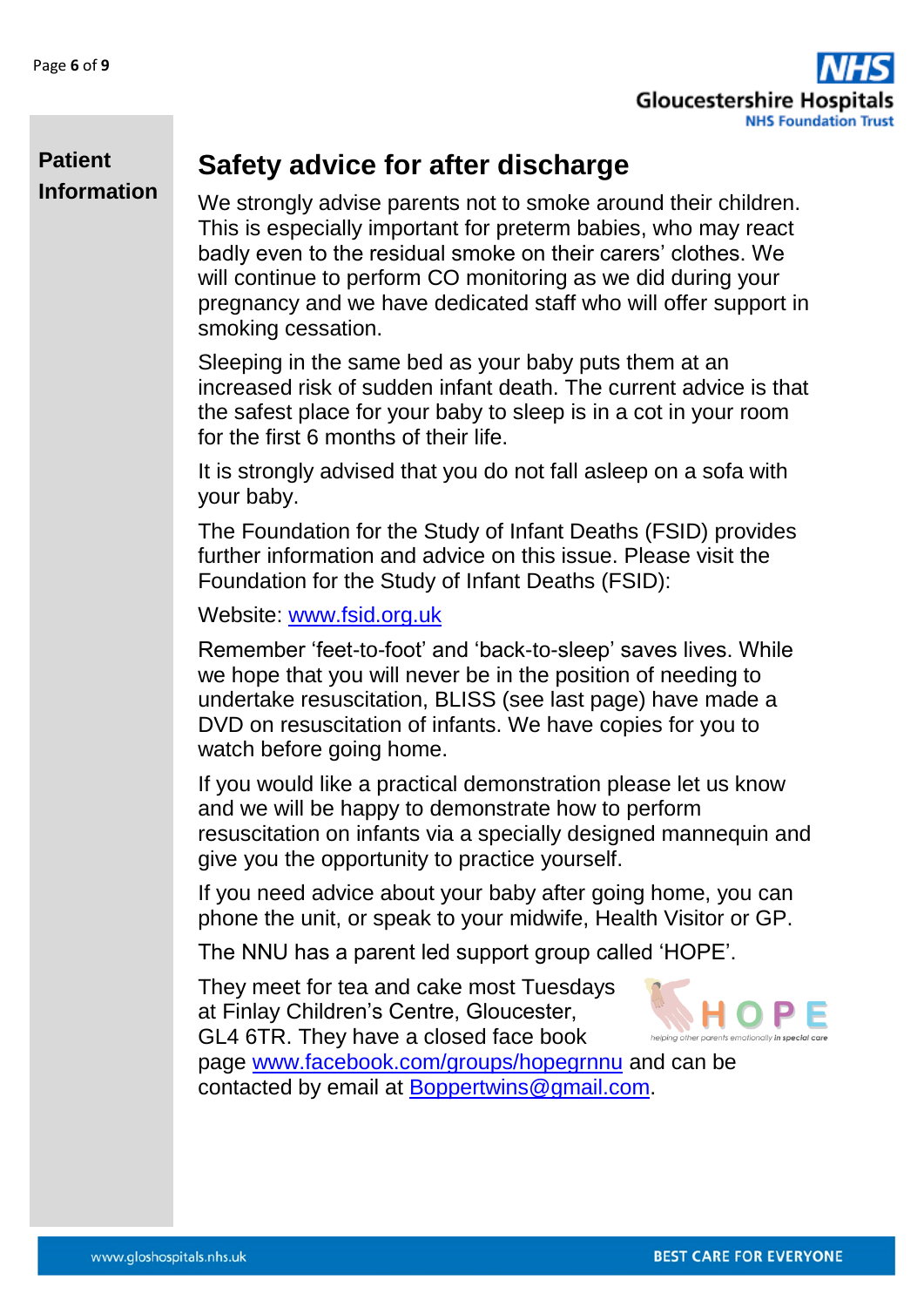

The HOPE group can provide emotional and practical support for mothers, fathers and carers both throughout their neonatal stay and after discharge. A representative of the group usually runs a drop in session on the unit.

#### **Support and Help for Every Dad**

S.H.E.D aims to support and help every Dad who have experienced or are experiencing having their baby start its life on the Neonatal Unit.



S.H.E.D, who are affiliated to Gloucestershire Royal Hospital Neonatal Unit, wants to bring together these Dads, to make sure that everyone has the opportunity to speak, learn or listen to other Dads who have walked the same journey; balancing caring for a new child, partner, siblings and families - while in many cases having to continue to work to provide for their family.

Through sharing experiences, S.H.E.D is looking to make the journey of neonatal care a less stressful time.



Scoo-B-Doo is our own charity which has supported the NNU at Gloucestershire Royal Hospital for over 25 years. Much of our equipment has been bought using money raised by them. There are leaflets at the reception desk, or you can visit the website: www.scoo-b-doo.org.uk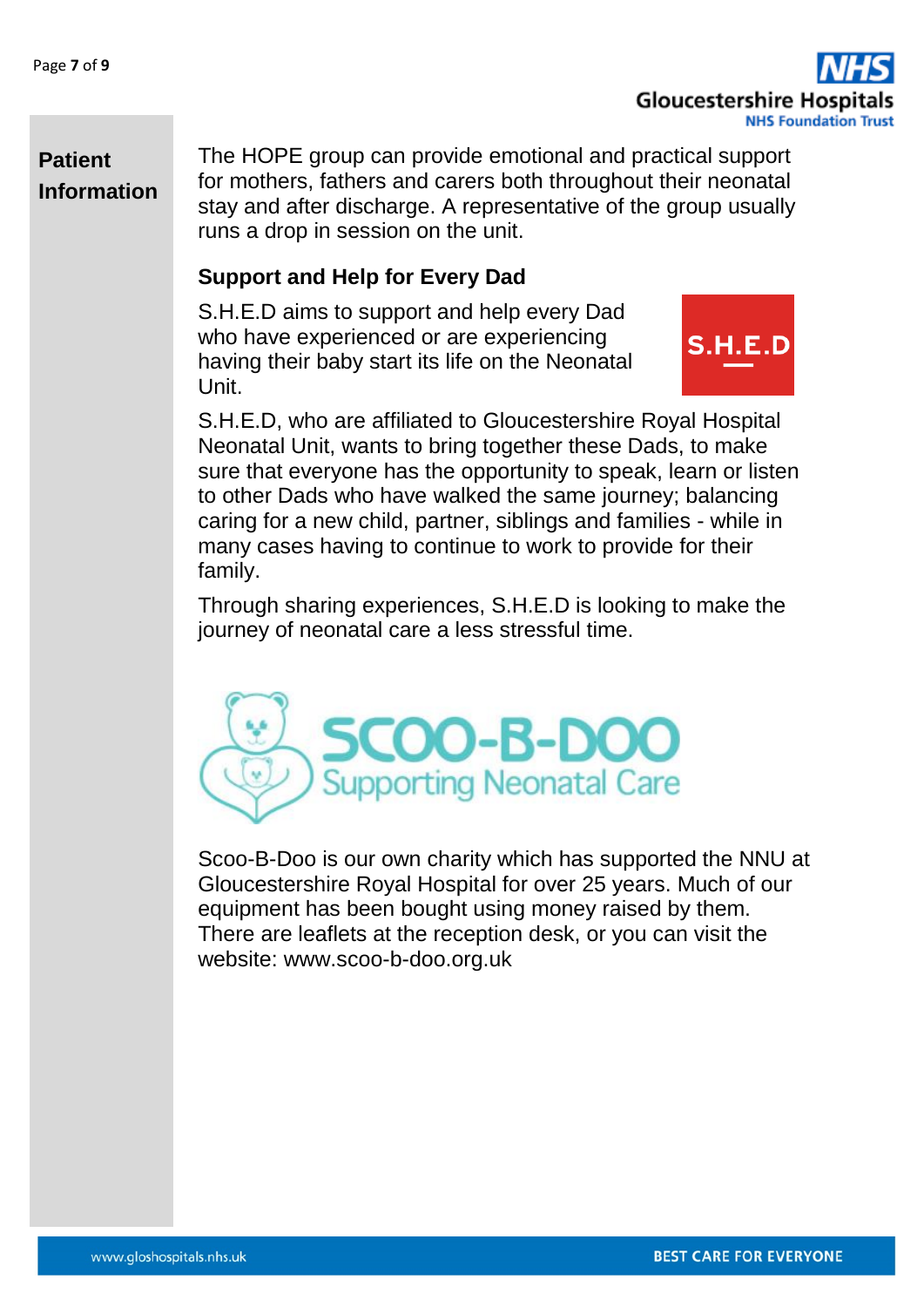

**Bliss** for babies born too soon,

too small, too sick

Bliss is a large, nationwide charity, which supports neonatal care in the United Kingdom. You can download free information on a huge range of topics, including those useful for after you go home such as weaning preterm babies.

There are Bliss support groups. There is one locally which is run separately from the Neonatal Unit, details of which can be accessed via their website or by calling their information and support line on:

Tel: 0800 801 0322 Website: www.bliss.org.uk

### **Tommy's**

…is another baby charity, which has useful information about preterm birth. www.tommys.org/



## **Contact information**

**Neonatal Unit**  Tel: 0300 422 5570 Tel: 0300 422 5529

Website: [www.gloshospitals.nhs.uk/your-visit/our](http://www.gloshospitals.nhs.uk/your-visit/our-wards/neonatal-unit/)[wards/neonatal-unit/](http://www.gloshospitals.nhs.uk/your-visit/our-wards/neonatal-unit/)